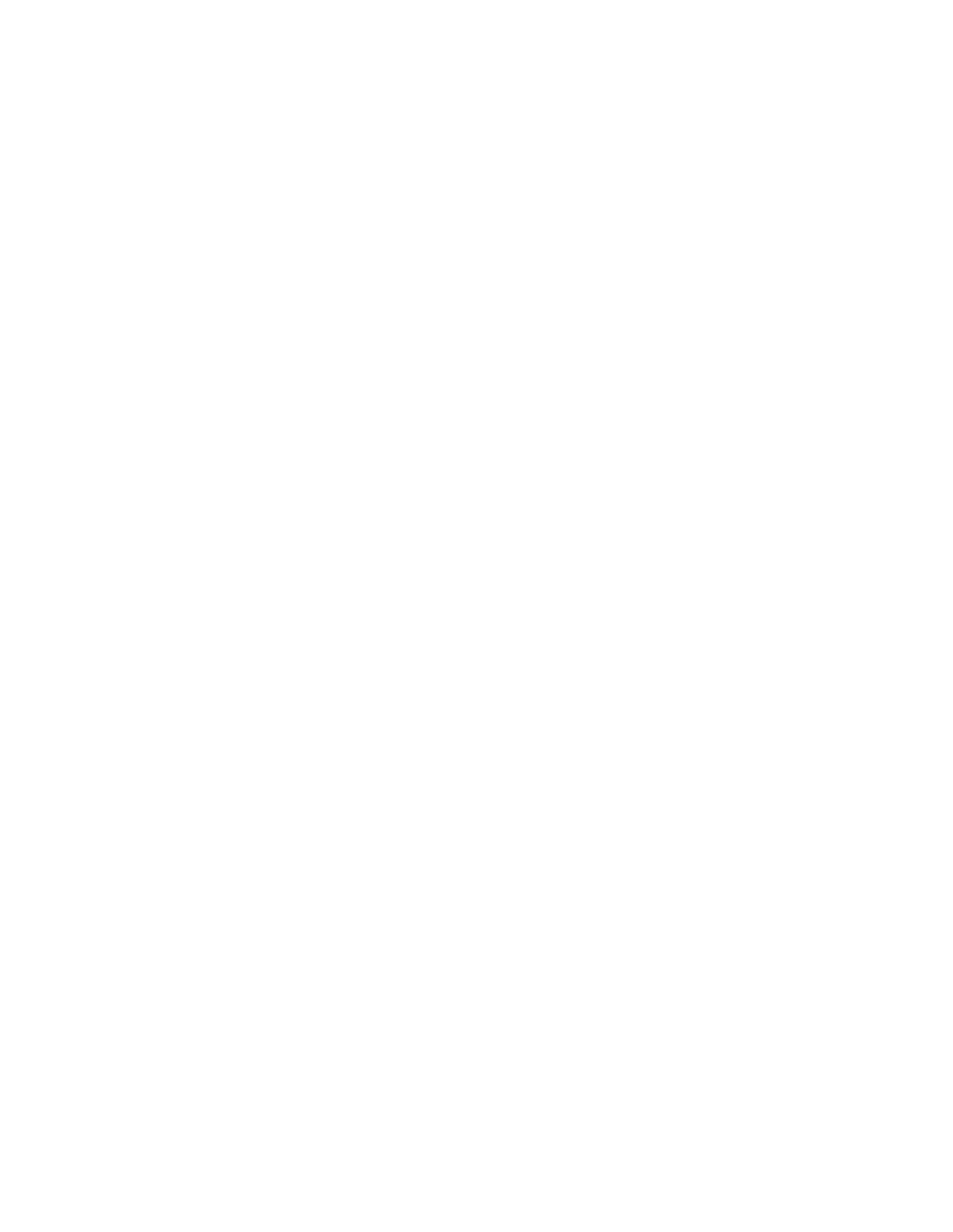## **The Jacksonville Journey – Getting Guns Off the Streets Sub-Committee March 19, 2008 9:30 a.m.**

PROCEEDINGS before the Jacksonville Journey –"Getting Guns Off the

Streets" sub-committee taken on Monday, March 24, 2008, Edward Ball Building,

8th Floor – 214 N. Hogan Street, Jacksonville, Duval County, Florida commencing

at approximately 2:00 p.m.

 Bishop John Howard, Chair Joe Stelma, Member Ed Hearle, Member Jon Phillips, Staff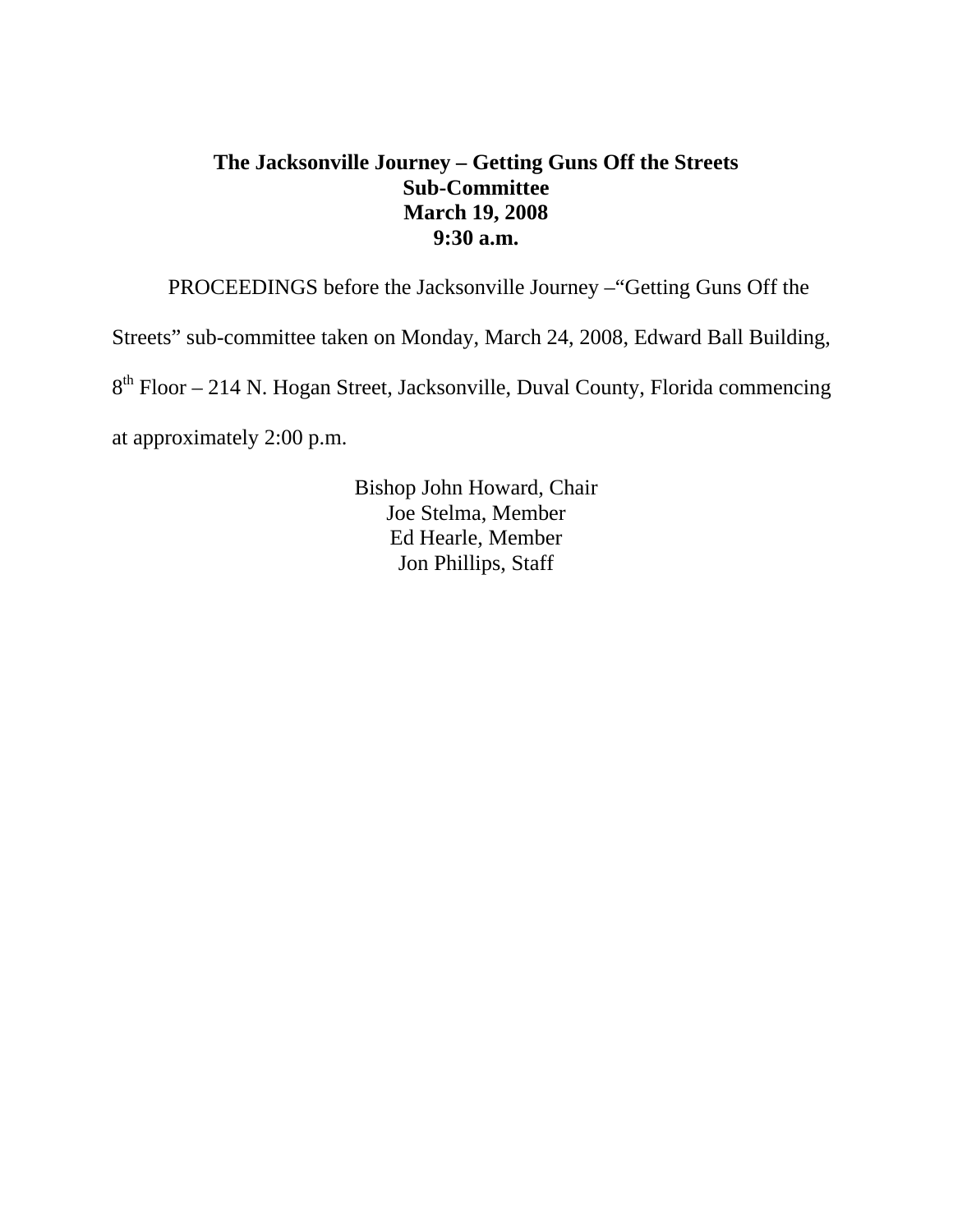#### APPEARANCES

### **COMMITTEE CHAIR & MEMBERS:**

BISHOP JOHN HOWARD, Chair ED HEARLE, Member

### **ABSENT:**

JOE STELMA, Member

## **PROFESSIONAL STAFF:**

HOWARD MALTZ, Office of General Counsel (In JON PHILLIPS' absence)

#### **STAFF**:

LYN COMPTON, Office of the General Counsel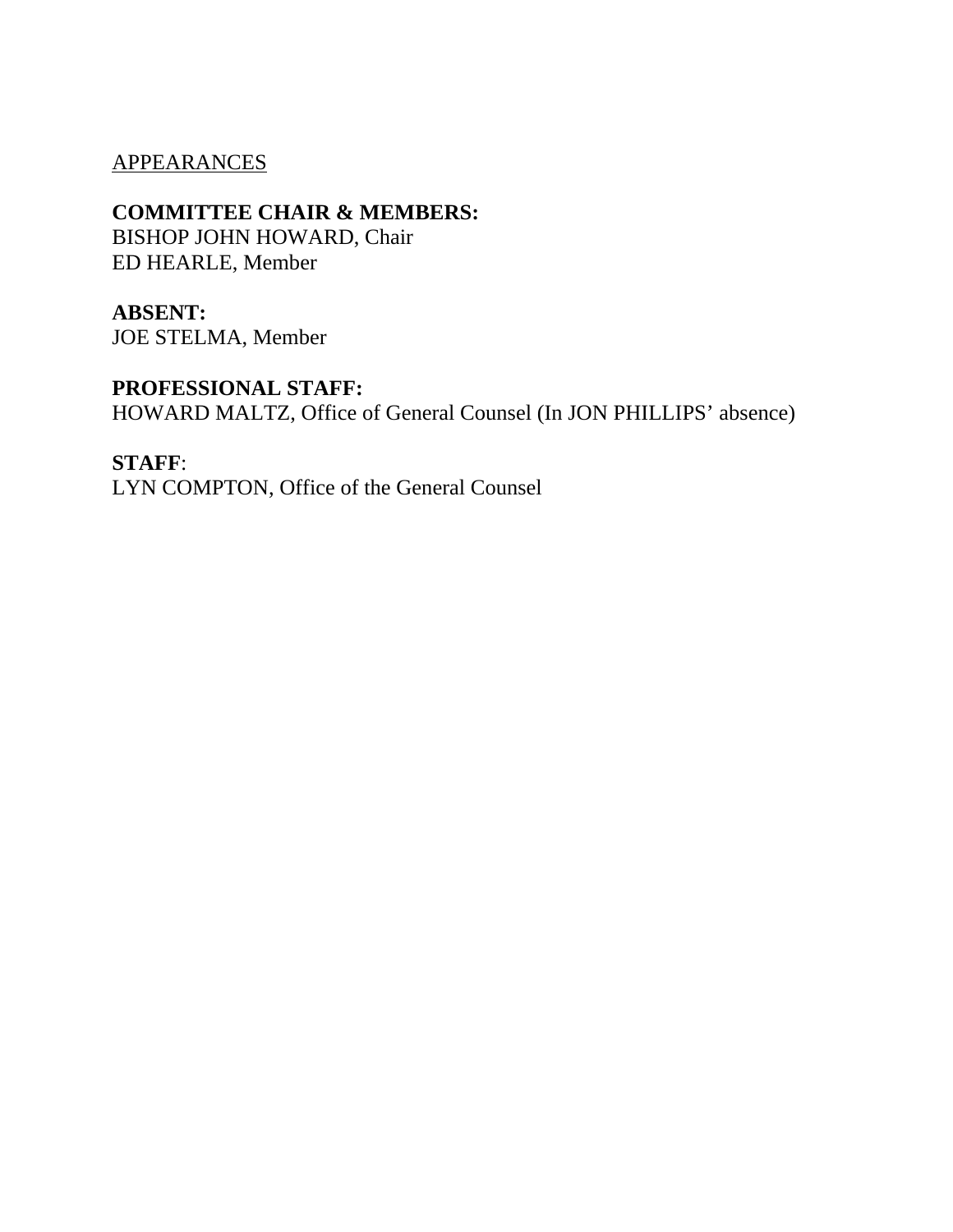#### **PROCEEDINGS**

March 24, 2008

Getting Guns Off the Streets 2:00 p.m.

**Call to Order and Comments.** Bishop John Howard, Chair, called the meeting to order at 2:10 p.m.

**Purpose of Meeting**. To review and edit the draft report presented to the subcommittee on March 19, 2008.

#### **Minutes**.

 After Bishop Howard called the meeting to order, Mr. Maltz presented two (2) different drafts of the subcommittee's report, which drafts were prepared by Mr. Phillips and were based on suggestions made by subcommittee members at the March 19, 2008 meeting.

 Mr. Hearle then introduced his version of the report. He used as an example a report already submitted to Jacksonville Journey which he obtained off the internet and which was very brief in content.

 Mr. Hearle also presented to Bishop Howard and Mr. Maltz a copy of a memorandum he had written to Mr. Phillips concerning the subcommittee's report.

 Deadlines for submitting this subcommittee's report were discussed. It was noted that the final report needed to be sent to the Mayor's office on Wednesday,